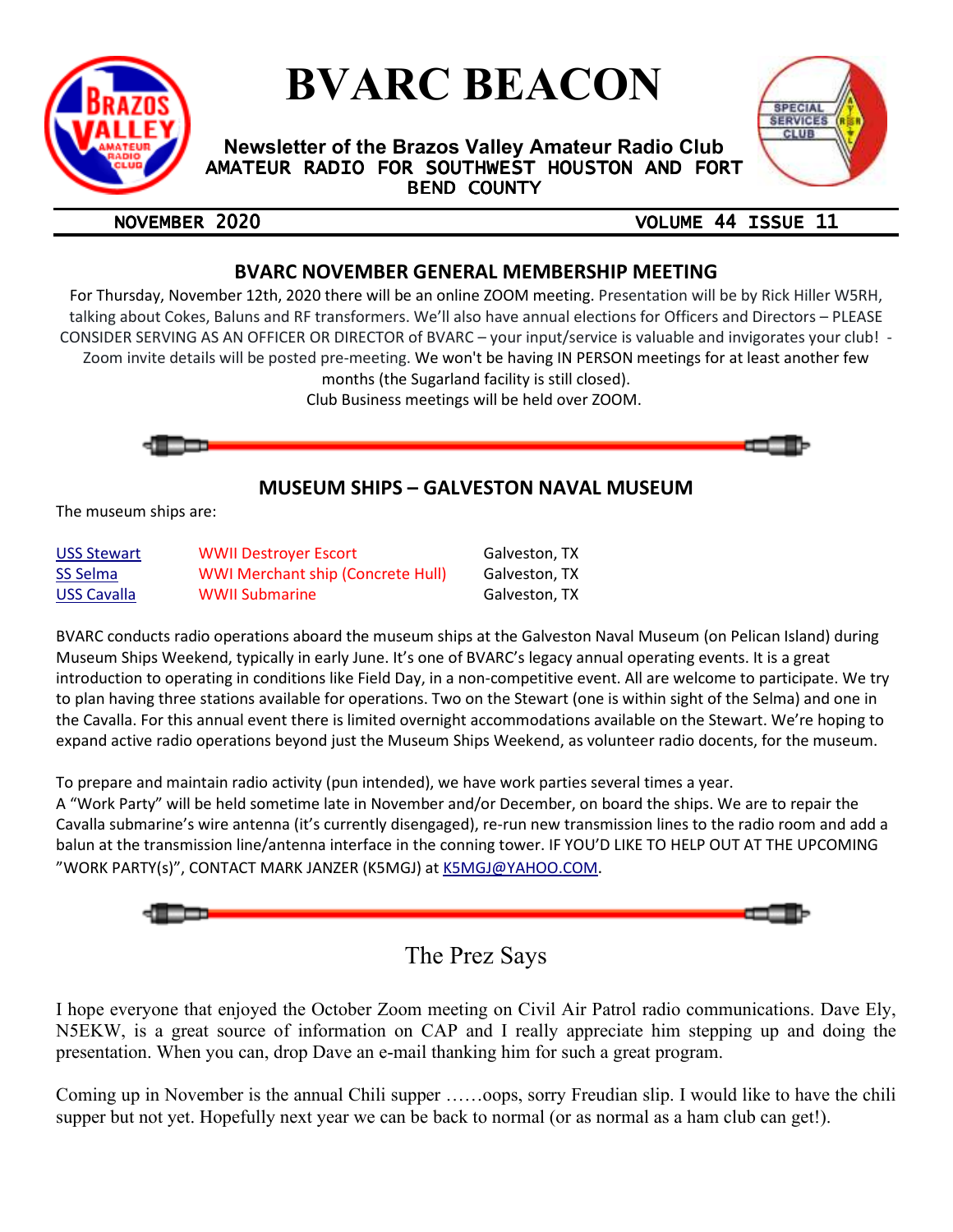The November Zoom program is just around the corner along with club elections. Rick Hiller, W5RH, has put together a great presentation on "Chokes, Baluns, and Transformers" that should help everyone understand their purpose. Rick (boy, he gets around!) will also handling the elections. If you would like to volunteer to help with club functions and events, let Rick know. Rick is also organized the election and is taking nominations. Check the newsletter for more information on both. Remember without your help serving the club, the club will die. We need your help to keep BVARC running and growing.

Our December Zoom meeting will have a presentation on "Finding Amelia Earhart by Radio". It is a unique look at how Amelia Earhart crash site has been located (more or less) using HF signals from the people that were monitoring her flight. It is an insight that I never thought of. I will be on the meeting and hopefully you will as well. There may be a radio raffle on the December meeting, Details will be posted on the website and on Rick's weekly e-mail blast.

Tentatively, the BVARC annual banquet will be scheduled for Friday, January 15th, 2021 (where has the time gone!). The banquet, if held, will be the same arrangements as the 2020 banquet. More information will be published in the December newsletter so stay tuned.

Last but not least, The Greater Houston Hamfest would normal be just around the corner. The scheduled dates are Thursday March 4<sup>th</sup> and Friday, March 5<sup>th</sup> for set-up. A dinner may be held Friday evening as we had in 2020. The main event, if it happens, will be on Saturday, March 6<sup>th</sup>. Due to COVID-19, having the GHHF could be a problem with the crowds and participants from large areas. If GHHF happens, a larger volunteer pool will be needed since we will need to have temperature stations as well as maintaining sanitation stations. The estimate on volunteers is close to 60 people and that may not be possible. More information to following in the next few weeks.

See everyone at the chili supper (oops, I slipped again)!

73, N5VCX

**October VE - FCC TESTING SESSIONS RESULTS** 

Bayland Community Center is open, though they still have a restricted headcount, limiting the number of people in the test room. For Saturday, October 3<sup>rd</sup>, we had 6 candidates and conducted 8 tests.

New Licensees: Walsh, E. (General) Andrews, K. (Technician) Rogers, C. (Technician) Demianew, R. (Technician) Upgrades KI5FPY (General) KC5RIL (General)

Congratulations to all! A GREAT, **GREAT** thank you to the VEs in attendance – K5GOL, W5JAZ, and K5LJ.

The next BVARC test session is Saturday November  $7<sup>th</sup>$ , at 10:30am.

Examination sessions are held each month, usually on the same day as the Saturday BVARC Board meeting. These sessions are at the Bayland Park Community Center, 6400 Bissonnet St., Houston TX 77074 Details for candidates are found at www.bvarc.org/home/amateur-license/

Call/Text Mark Janzer, K5MGJ at (832) 875-0526 or eMail: (k5mgj@yahoo.com) to pre-register.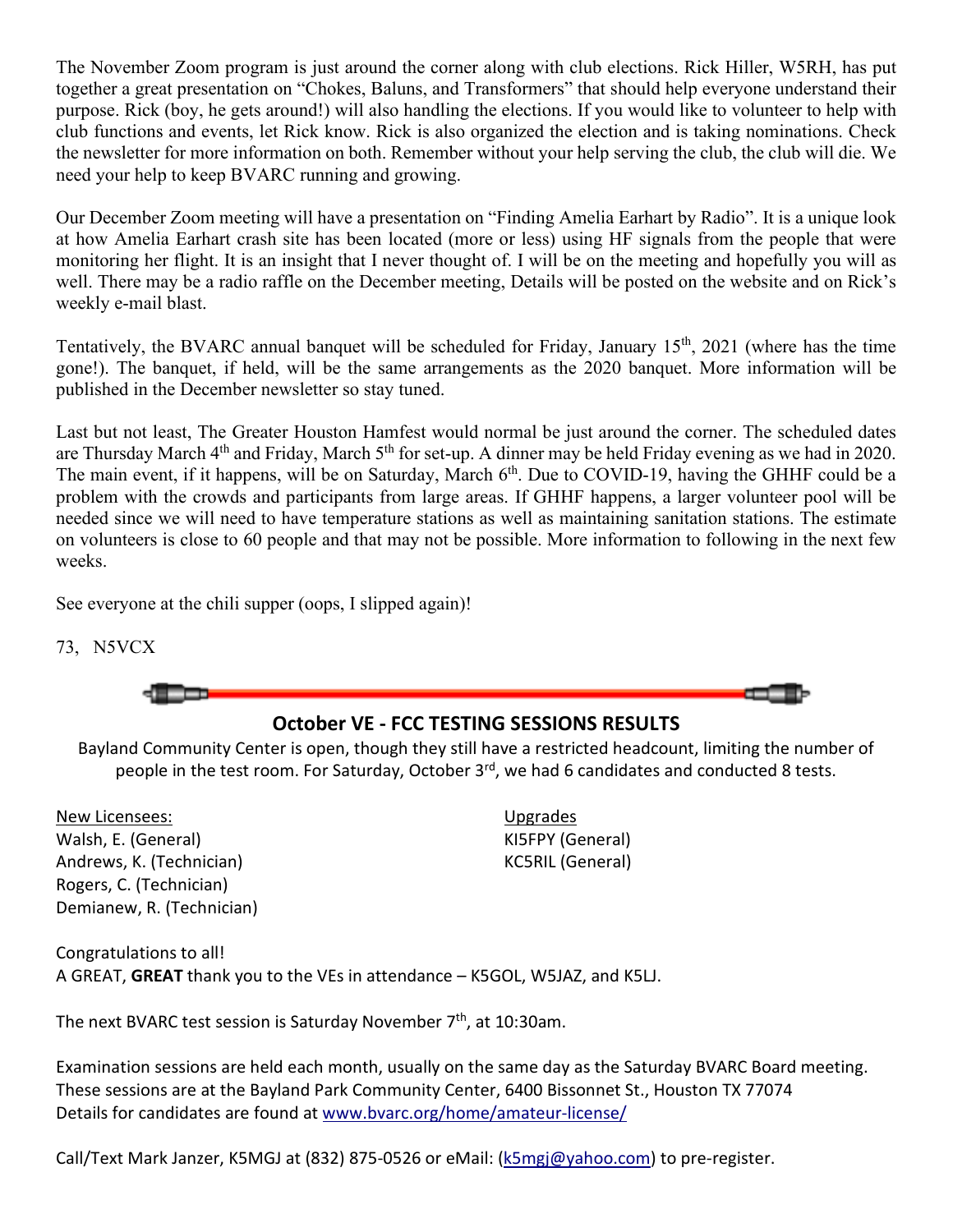## **The Radio Holel Chokes, Baluns and Transmission Line Transformers By Rick W5RH**

Most hams, when trying to understand antenna systems, have a bit of a problem in defining the different devices used to control and assist their antenna system in working properly. So, first, a few fundamental definitions, as related to Ham Radio antenna systems.

**A Choke** –is an inductor (L) used in an antenna system to block common mode currents produced due to a system imbalance or by induced antenna radiation currents. It can be as simple as an air wound coil of wire or coax or it can be wound on a ferrite core of some type – a torroid, beads, or a rod.

**A Balun** –is an inductor based passive RF device that converts a **bal**anced signal from an **un**balanced signal. A balun's input and output impedances are typically equal 1:1, but it can also be configured to transform impedance ratios such as 4:1 or 9:1. Common-mode chokes are also used as baluns and work by causing the elimination of common mode currents.

**A Transmission Line Transformer** – is a TL based device used to match different RF impedances. They can be configured to simultaneously provide the transition from unbalanced to balanced or unbalanced to unbalanced. Transmission-line transformers are mandatory at frequencies where traditional magnetic coupling transformers don't operate properly.

**A Trap** – is, typically, a combination of an inductor and a capacitor that blocks/stops the flow of RF energy along the length of an antenna element. Similar to a choke but with the addition of a capacitor it has a resonant "active" frequency, so typically it is related to a narrow band of frequencies. i.e. 20 meter trap.

**A Loading Coil** – is an inductor that is used to provide additional electrical length to an antenna element while keeping the physical length shorter than a resonant, linear element. =================================================

In the transmission line portion of the antenna system, we use coax and twin lead (also called ladder line or open wire line). Coax is an unbalanced type of transmission line and twin lead is balanced. But just what is balanced or unbalanced?

**Unbalanced** cable, i.e. coax, uses the center wire that carries the varying voltage. The second wire or shield, is at ground potential and acts as a reference point.

A **Balanced** transmission line uses two wires, both isolated from ground and both carrying a varying voltage – but the voltage on one of them is phase-shifted by 180°. Hence, minimal radiation from the TL, as the out-of-phase voltages (mostly) cancel.

We can now take these definitions to the next level and find out how these devices are made, how they help us and where to use them. But, I am out of space, so I encourage you to tune in to the BVARC November club meeting where we will have a presentation about **Chokes, Baluns and Transmission Line Transformers.** November 12<sup>th</sup> 7:00 PM Elections too.

Enjoy your hobby. 73, Rick -- W5RH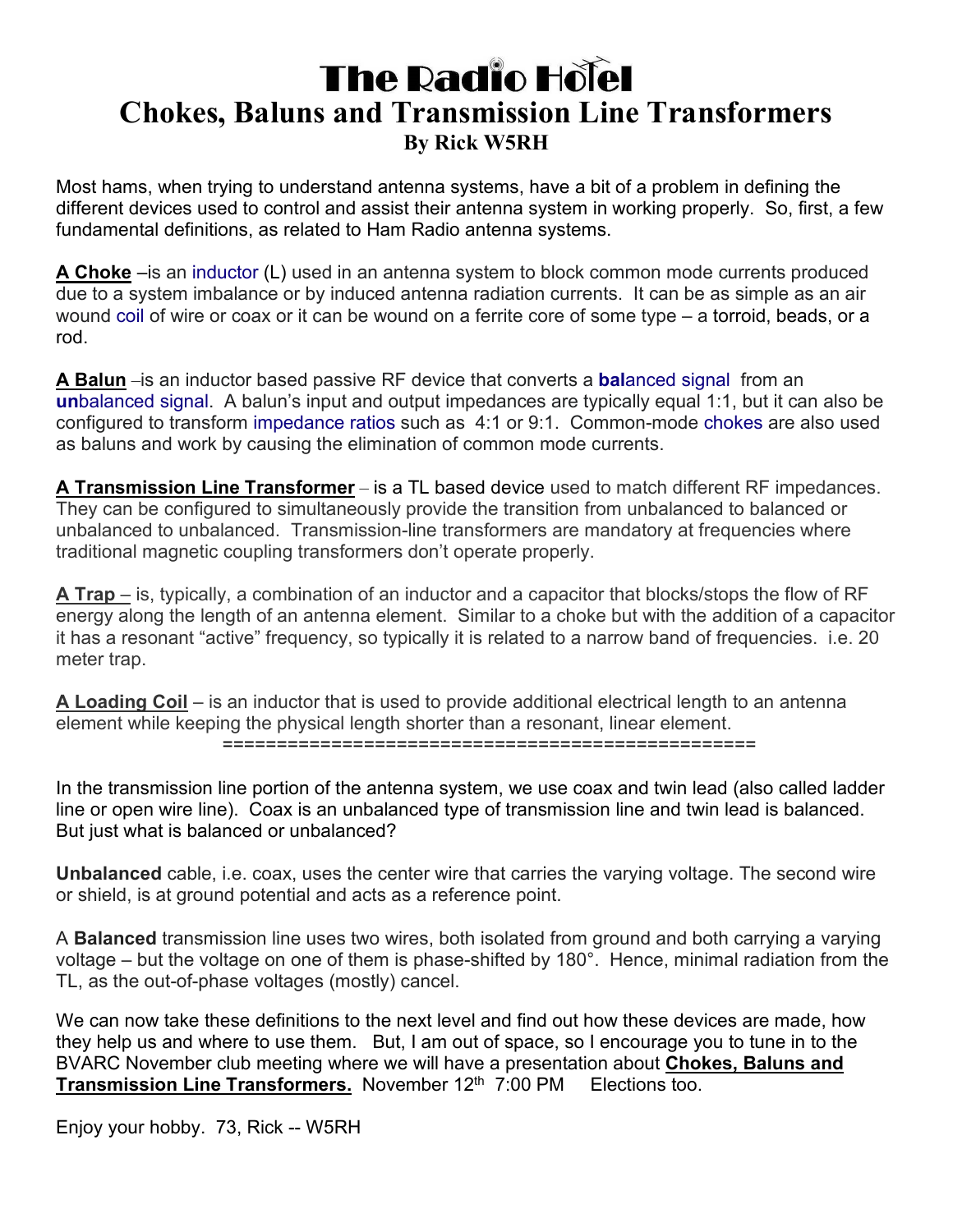## **Where in the World is . . . The Seychelles Islands (S7) CQ Zone 39 IOTA AF-024**

The Seychelles is an archipelago of 115 islands in the Indian Ocean off East Africa, known for its beaches, coral reefs, diving, nature reserves and rare wildlife such as giant Aldabra tortoises. Mahé island, with an international airport, is a key transport hub, home to capital Victoria, the mountain rainforests, Seychellois National Park and white-sand beaches.



The Seychelles were uninhabited throughout most of recorded

history. The earliest recorded sighting by Europeans took place in 1502 by the Portuguese Admiral Vasco da Gama, who passed through the Amirantes and named them after himself (islands of the Admiral). Nice Going Vasco.



A transit point for trade between Africa and Asia, the islands were occasionally used by pirates until the French took over in 1756. During the Napoleonic Wars, Britain eventually assumed full control upon the surrender of neighboring Mauritius in 1810. Seychelles became a British Crown Colony separate from Mauritius in 1903. Elections were held in 1966 and 1970.

When the British gained control of the islands, they allowed the French upper class to retain their land. Both the French and British settlers used enslaved Africans, and although the British prohibited slavery in 1835, African workers

continued to come. Thus the *Gran blan* ("big whites") of French origin dominated economic and political life. The British administration employed Indians on indentured servitude resulting in a small Indian population.

Through harmonious socioeconomic policies and developments over the years, today Seychelles is described as a fusion of peoples and cultures. Numerous Seychellois are considered multiracial: blending from African, Asian and European descent to create a modern creole culture. Evidence of this harmonious blend is also revealed in seychellois food, incorporating various aspects of French, Chinese, Indian and African cuisine.

As the islands of Seychelles had no indigenous population, the current Seychellois are composed of people who have immigrated. The largest ethnic



groups were those of African, French, Indian and Chinese descent. French and English are official languages along with Seychellois Creole, which is primarily based upon French, yet nowadays is often laced with English words and phrases.

The prime agricultural products currently produced in the Seychelles include sweet potatoes, vanilla, coconuts and cinnamon. These products provide much of the economic support of the locals.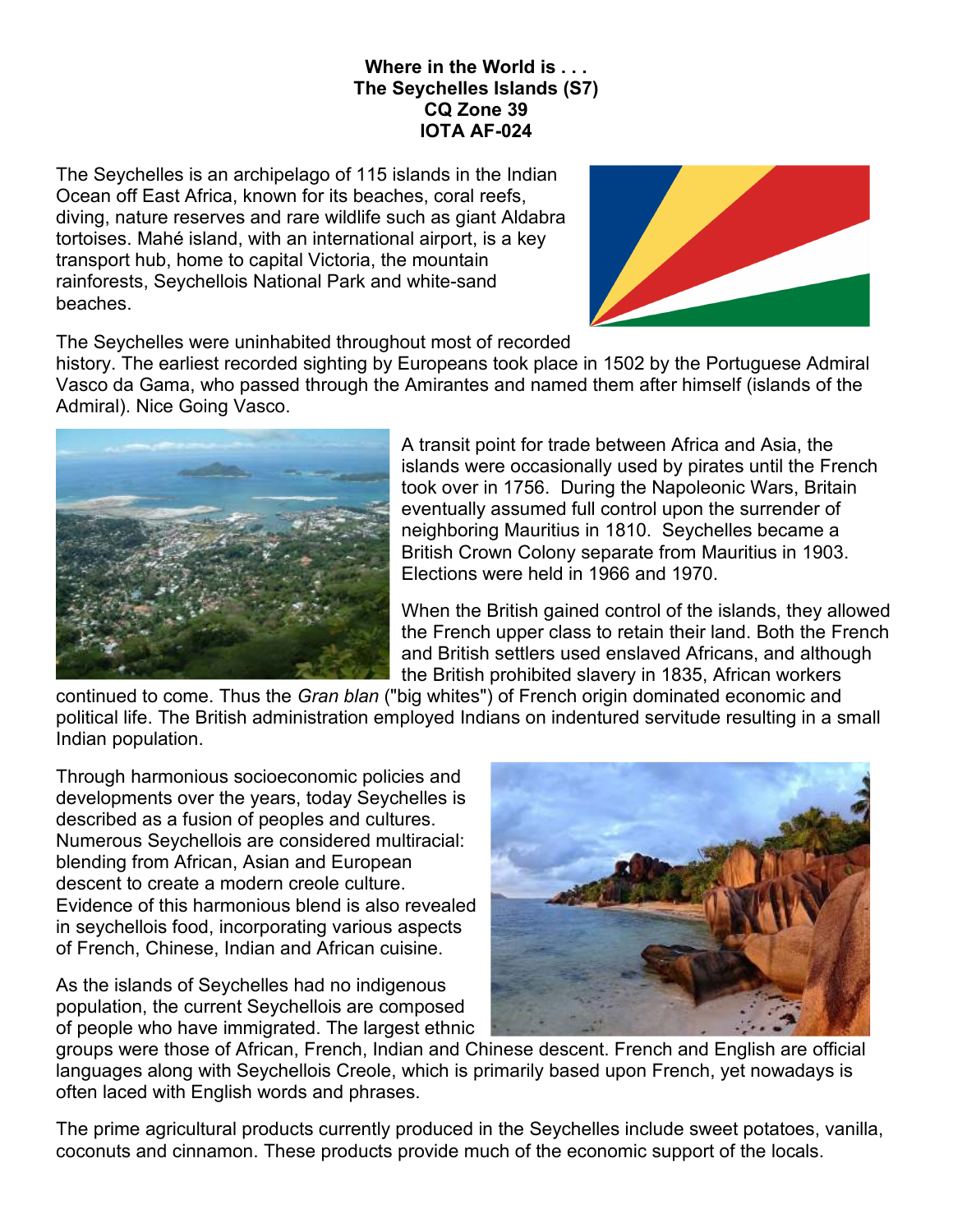

In 1971, with the opening of Seychelles International Airport, tourism became a significant industry, essentially dividing the economy into plantations and tourism. The tourism sector paid better, and the plantation economy could only expand so far. The plantation sector of the economy declined in prominence, and tourism became the primary industry of Seychelles.

In recent years the government has encouraged foreign investment to upgrade hotels and other services. These incentives have given rise to an enormous amount of investment in real estate projects and new resort properties. The government has moved to reduce the dependence on tourism by promoting the development of farming, fishing, and small-scale manufacturing and most recently the offshore financial sector. Sounds like a good place to stash your money too.

The Aldabra Giant Tortoise populates many of the islands of the Seychelles. These unique reptiles can be found even in captive herds.

There are several unique varieties of orchids on the islands. Seychelles hosts some of the largest seabird colonies in the world. The marine life around the islands, especially the more remote coral islands, can be spectacular. More than 1,000 species of fish have been recorded.

According to QRZ.Com, there are 129 licensed amateurs, although many of them are foreign visitors or DXpeditions. The Seychelles are 158<sup>th</sup> on the list of Most Wanted DXCC list according to Club Log.

Reporting from the Dark Side,

Ron, K5HM

**AREA CLUB TESTING SESSION SCHEDULE** 

#### **BVARC – www.bvarc.org**

**Testing** – Typically on the Saturday before the second Thursday, at 10:30am at the Bayland Park Community Center, 6400 Bissonnet St., Houston, contact Mark Janzer, k5mgj@yahoo.com

#### **KATY ARS - www.katyars.com**

**Testing -** Typically on the 2nd Saturday of the month at 9:30am at the Westlake VFD, 19636 Saums Rd. Houston, contact Gerald Doucet, testinginfo@katyars.com

### **OAK FOREST ARC - http://www.ofarc.org/**

**Testing –** Typically, the 4th Saturday of the month at 6:00pm, location TBD, contact Mark Landress, wb5ann@arrl.net

### **NORTHWEST ARS - http://www.w5nc.net/**

**Testing –** Typically the 4th Saturday of the month at 8am, location Klein VFD Admin. Bldg, behind Klein FD Station 4, 16810 Squyres Rd., Spring, contact Ron Matusek, ronm1@att.net or vec@w5nc.net

### **Harris County Emergency Management (HCOHSEM)**

**Testing -** Typically the 2nd and 4th Tuesday of the month at 7:00pm, Transtar 6922 Katy Rd., Houston, contact Franz Laugerman, franzlaugerman@sbcglobal.net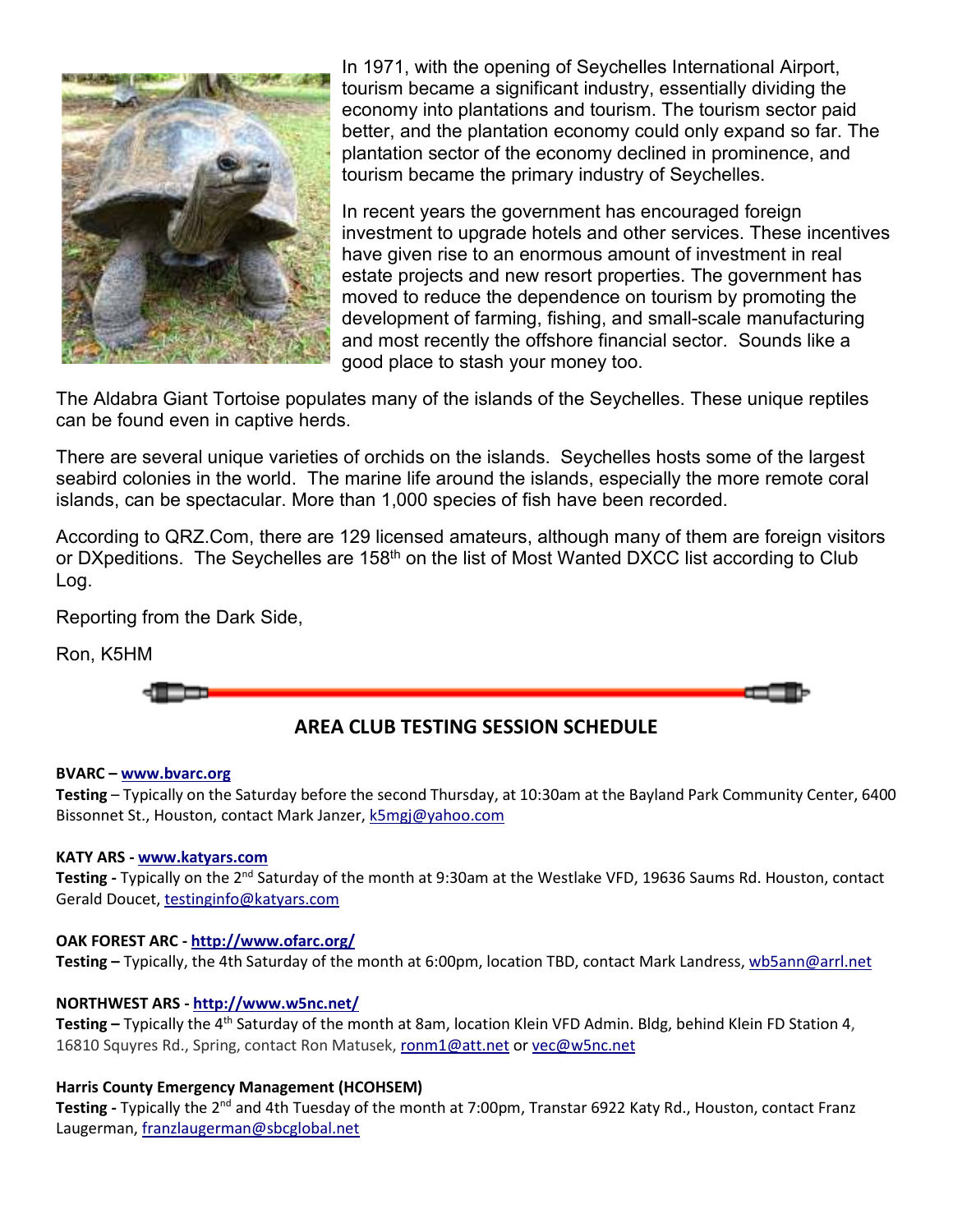## **The Annual BVARC Elections Nov. 12th For 2021 Board of Directors Offices**

## **This is a "Call for Candidates" for: Vice President Treasurer Corresponding Secretary Recording Secretary 2 Year At Large Director 1 Year At Large Director**

Even in the shadow of CV-19, BVARC must continue to operate and we need dedicated members to do just that. The requirement: a once a month Board of Directors meeting for about an hour that is currently on Zoom. Some offices, however, require a bit more time than that, but not much really.

By being on the BOD you get to see how the club is run and provide your input to making the club a better place to hang your ham radio hat. Step up, volunteer to be part of the core group that runs BVARC. It is fun, it is satisfying and it doesn't take much time.

Nominations must be into the nominating committee by Nov 11. A few dedicated members have stepped forward, but more are needed as we don't want these folks to run unopposed.

Nominations or questions? Contact: Rick Hiller-- W5RH -- rickhiller73@gmail.com 832-474-3713. TNX ES 73

=======================================================================================================================

# **BVARC Elections Special Procedures for 2020**

Due to the Covid 19 limitations causing us to hold our meetings on-line via Zoom, we have had to rethink the process of our annual elections. **In a nutshell, the elections will still be held at the November 12th meeting, but on Zoom.** Details on how this will occur will be provided on the nets and on the weekly News Blast.

 **Your duties, in the meantime, as an active member of BVARC are to:** 

**1) Spread the word about the elections.** 

==============

- **2) Talk to your fellow members and discuss being a candidate.**
- **3) Review the BVARC Weekly News BLAST for detailed election procedures.**
- **4) Attend the November meeting on Zoom to generate a Quorum.**
- **5) Vote for each of the offices when the slate is presented.**

Thank you for being an active member of BVARC and we look forward to your active participation in the November election. The Nomination Committee….. contact us at **rickhiller73@gmail.com**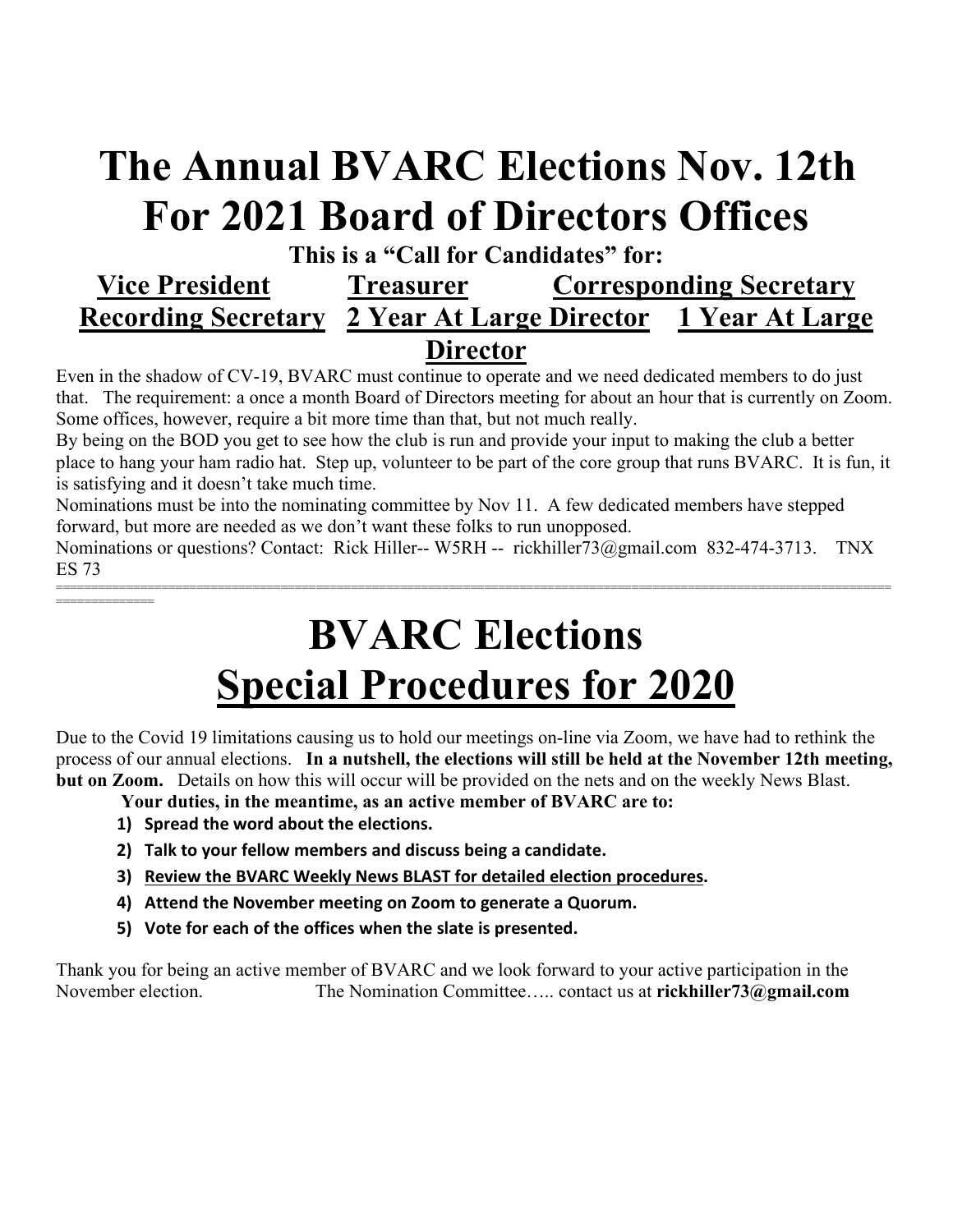## Cutting Through the Static – Deciphering the Code

It's often said that Morse Code is the original digital mode. Digital is combinations of ones and zeros, offs and ons, ups and downs -- the binary building blocks of bits and bytes that become words, numbers and almost any kind of information you can think of. In Morse code, it is the same thing – but it's dits and dahs – binary digital messaging, sent via radio at light speed, but understood coming through your headphones or speaker at brain speed.

Those who are proficient at Morse Code might be considered as the "elite corps" of ham radio, having cleared a hurdle beyond what it takes to pass tests of knowledge for amateur radio licenses.

Morse code is the perfect solution for a ham who wants to pursue the hobby without spending a fortune on gear. Like FT8 and other more modern digital modes, Morse Code will allow you to communicate with hams around the world with a more modest investment in equipment.

Sending and receiving code demands a lot less from the transceiver and can often get through the fog of poor propagation when voice communications are nearly impossible. And, QSO's in contests go a lot faster using Morse Code than in other modes – meaning a fast and committed operator can complete hundreds of "Q's" in a contest weekend, compared to the dozens often completed by an SSB operator.

But here's the thing. Proficiency in Morse Code is a matter of brain training, or ear training, if you will.

Let's go to an important point right off the top. Learning Morse Code is not about memorizing a chart showing that "dit-



dah" is equivalent to A and "dah-dit" means N. Experts tell us that system adds an extra step that will forever keep you trapped at a very slow speed.

BVARC member Nizar Mullani K0NM will tell you he is still learning, still vying for higher speeds. And he is quick to point out that he didn't get there by translating dits and dahs to letters and words. Doing that, he says, is like teaching babies to spell before they learn to speak. It just doesn't work that way.

Nizar learned code using what's known as the Farnsworth Method, where you learn to recognize the sound of letters, and then entire words and phrases embedded in the sound of the code. And while learning, you begin to recognize the characters delivered at high speed, but with longer pauses between characters. The idea is to learn the sound of the characters, that if delivered without the long pauses between characters, would be equivalent to 25 to 30 words per minute, or even faster.

The experts say if you learn the characters delivered at a slower speed, it will be very difficult to later raise your comprehension, and for that matter your delivery. It's all in how your synopses get "cemented" into place. If you make those connections at a slower speed, they tell us, it's very difficult to go beyond that speed.

All of what you are perceiving here, as Duke Ellington so elegantly put it 88 years ago, "don't mean a thing, if it ain't got that swing." In other words, writing and reading about Morse Code won't get you any closer to actually learning and using Morse Code.

There are lots of learning resources available on the web, including training software to get you started in learning code the Farnsworth way. Click around and you'll find a lot of material. Your search may very well land you on the CWOPS.ORG website. There, you can learn about the CW Academy and find a treasure trove of materials to help you along.

If you really want to learn Morse Code, I suggest you sign up for an upcoming session of the CW Academy. I did, and if I make the cut, I'll start on-line classes in January. Yes January. Class sizes are small, so there's always a waiting list. Maybe I'll see you there.

73, JP, K5JPP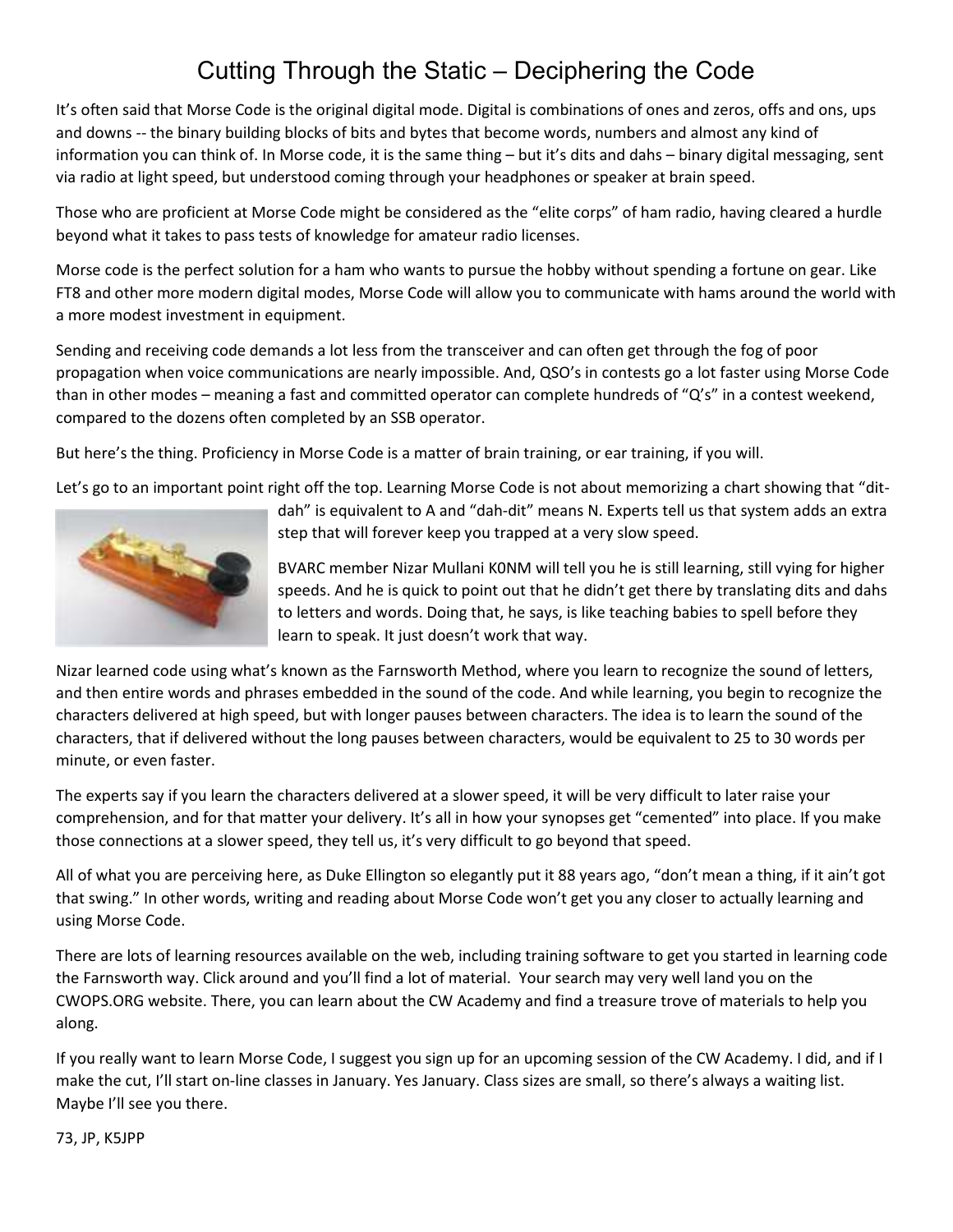## The Feed Point BVARC Members, How We Got Here Rick Hiller – W5RH

Events you'll always remember, like JFK being assassinated, or the shuttle exploding or 9-11. One of those times for me occurred outside my elementary school in West Reading, PA. Michael Korczykowski brought his new Dick Tracey 2-way Wrist Radio to school and I was hooked. Radio, CB and shortwave listening took over my life. I walked down the alley ways of my town on trash day, looking for old tube-type radios being tossed. With my Dad's help, I also built a Knight Kit Ocean Hopper Regenerative SW receiver. It was about \$20, which was a ton of money for a 11-year-old to muster up back then. I knew nothing about electronics and my accountant Father even less, but the kit instructions were clear and easy to follow.

I also remember the day I walked into the classroom of my new seventh grade algebra teacher, Hal Messer, and spotted a Swan 350 at the front of the room. There seemed to be a heavenly light glowing all around that Swan and the folded dipole deployed outside his third-floor windows. Hal, K3ATO, became my life-long friend and Elmer and led me to my Novice license a few years later, WN3OCV.

But that is where my Ham story stops for a while. I didn't upgrade and my Novice license expired after a year. And then I was off to technical school in Phoenix, and later a job in with a Houston-based seismic company that had me working all over the world, maintaining Raytheon RDS series minicomputers Leisure time pursuits were motorcycle racing, audio gear and skydiving. It wasn't until after my daughter was born in 1986 that I plunged back into ham radio.

I soon passed the 13-wpm code test, as well as the Advanced written exam as well. KF5NU was born and I pursued every mode I could think of, including repeaters, public service, HF rag-chewing, DX chasing, antenna building, etc. My intense interest was antennas. I wanted to know how and why they worked. I reached a peak at my Sharpstown house by building a 50-foot tilt-over tower, topped by a home brew three-element tri-band beam. And Holy Toledo! That antenna opened up a world of DX for me. And for the next few years I could hear and work everything.

I withdrew from the hobby for a while to deal with medical issues, but jumped back into it a few years later, got my Extra and continued on with my antenna interest. I spent hours researching, experimenting and building full wave loops of every configuration.

I was still focused on antennas and I collected the complete paper publications of Ham Radio magazine along with many antenna articles pulled from QST, CQ and 73 magazines. I currently have file cabinets filled with those articles and as well as the DVD versions. The bookshelves in my shack contain pretty much any ham-oriented antenna book published since 1939, plus many classic publications as well. It was this love of antennas that led to writing "The Radio Hotel" monthly column in the BVARC Beacon. And as I look to the future, I'm in the planning and testing stages of my lake house station in East Texas.

## 73…Rick – W5RH

Editor's Note: JP, K5JPP, BVARC At Large Director, has initiated soliciting members to tell us their ham radio story – how they got interested in amateur radio, where the hobby has taken them, etc. . The above article, by Rick, W5RH, is the latest. Hopefully members will respond with articles in the forthcoming months. Get with JP to coordinate this. His contact info in on the website.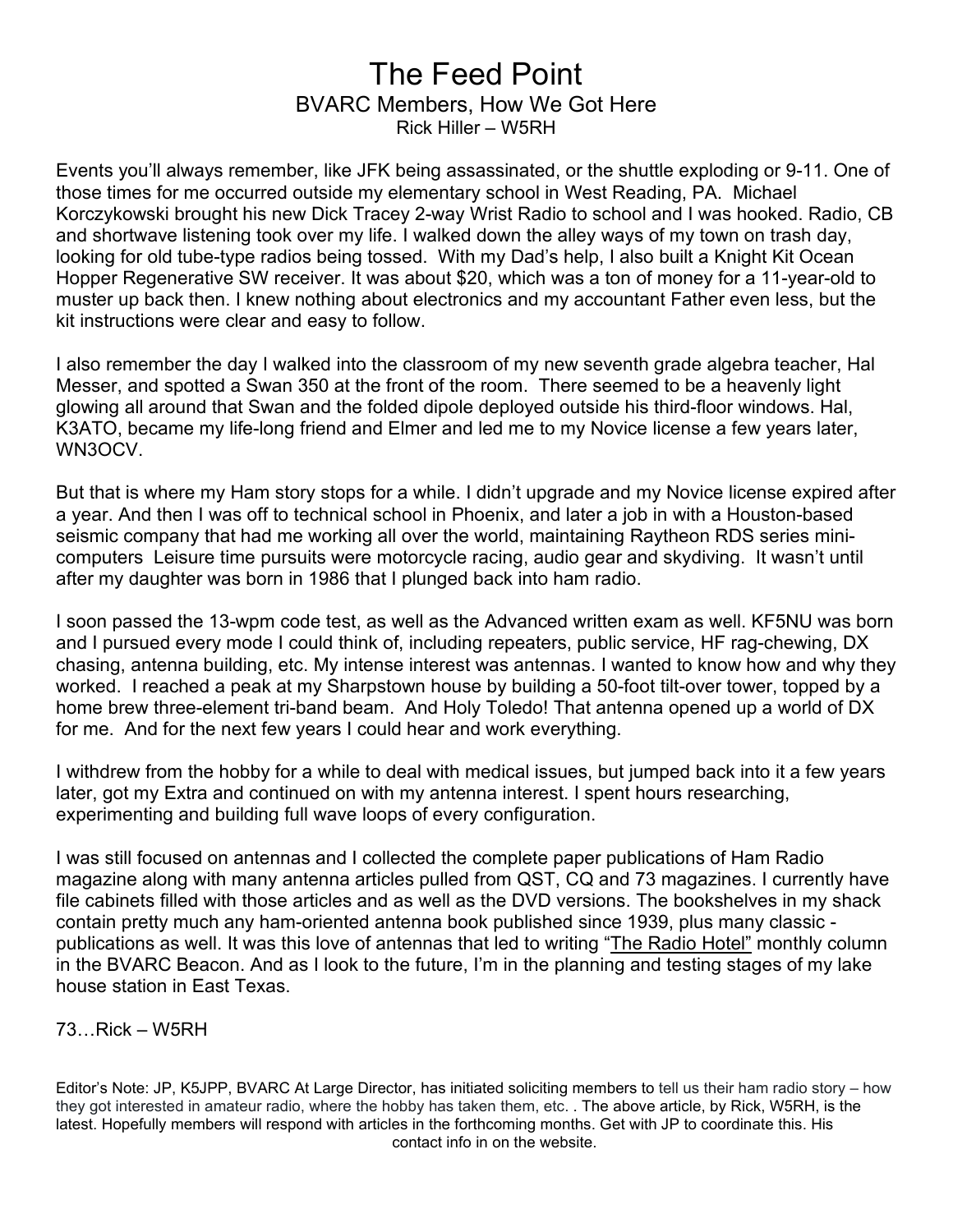## *MINUTES*

*Board of Directors Meeting* 

*Brazos Valley Amateur Radio Club* 

October 9, 2020 9:00 AM Via Videoconference

### Members Present:

Mike Hardwick N5VCX (President) Mark Janzer K5MGJ (Vice President) David Ely N5EKW (Treasurer)

Michael Monsour AC0TX (Quartermaster) Scott Medbury KD5FBA (2 yr at large director) Rick Hiller W5RH (2 year at large director)

JP Pritchard K5JPP (1 yr at large director) Jeff Greer W5JEF (Cor. Secretary) Jimmy Vance NA5D Allen Brier N5XZ Chris Luppens KG5BBF

Recorded by Jeff Greer W5JEF Corresponding Secretary

- 1. Call to Order: The President called the meeting to order at 9:10 AM
- 2. Establishment of a Quorum: A business quorum was established, with 7 Board members present.
- 3. Approval of Agenda: The agenda was approved.
- 4. Club President's Opening Statement: The President thanked those in attendance for taking the time to join the meeting.
- 5. Emergency Business: None.
- 6. Approval of Treasurer's Report: Approved.
- 7. Corresponding Secretary: CS gave the CS report.
- 8. Old Business:
	- Discussion about whether to continue the \$5 membership special for those who pass licensing exams. Special will continue.
	- We would like to do more Elmering/boot camp type activities, but need volunteers to lead/organize
	- Upcoming general membership meetings:
	- i. November 12<sup>th</sup>: Rick Hiller will provide a program on baluns (impedance transformers). Elections will be held via Zoom polling.
	- ii. December: Mark Janzer is confirming a program on finding Amelia Earhart.
	- iii. January: Reserving space at Bayland for a banquet.
- 9. New Business:
	- The Board voted to buy a dedicated Zoom account for the club.
	- The Board discussed holding Greater Houston Hamfest in person on March  $6<sup>th</sup>$ , which is the same day as the QSO Today virtual hamfest.
	- Various ideas for future meeting topics were discussed.
- 10. Cost Saving Measures: Storage locker renewal is due end of October; need to get everything out prior.
- 11. Next BoD Meeting Date: Tentatively November 7th, 2020
- 12. Comments:
- 13. Adjournment: Meeting adjourned at 10:45 AM



Editor's note: Last month's issue of the BEACON had some problems, possibly precipitated by the tight schedule. Apologies go to Rick Hiller for the inadvertent omission of The Radio Hotel, some format errors in Ron Litt's "Where in the world is . . ." and other lesser issues elsewhere. Also, due to space limitations, 2 regular articles were deliberately delayed until this month. With some added cross checks, and the adherence to the normal schedule, hopefully this will be minimized in the future.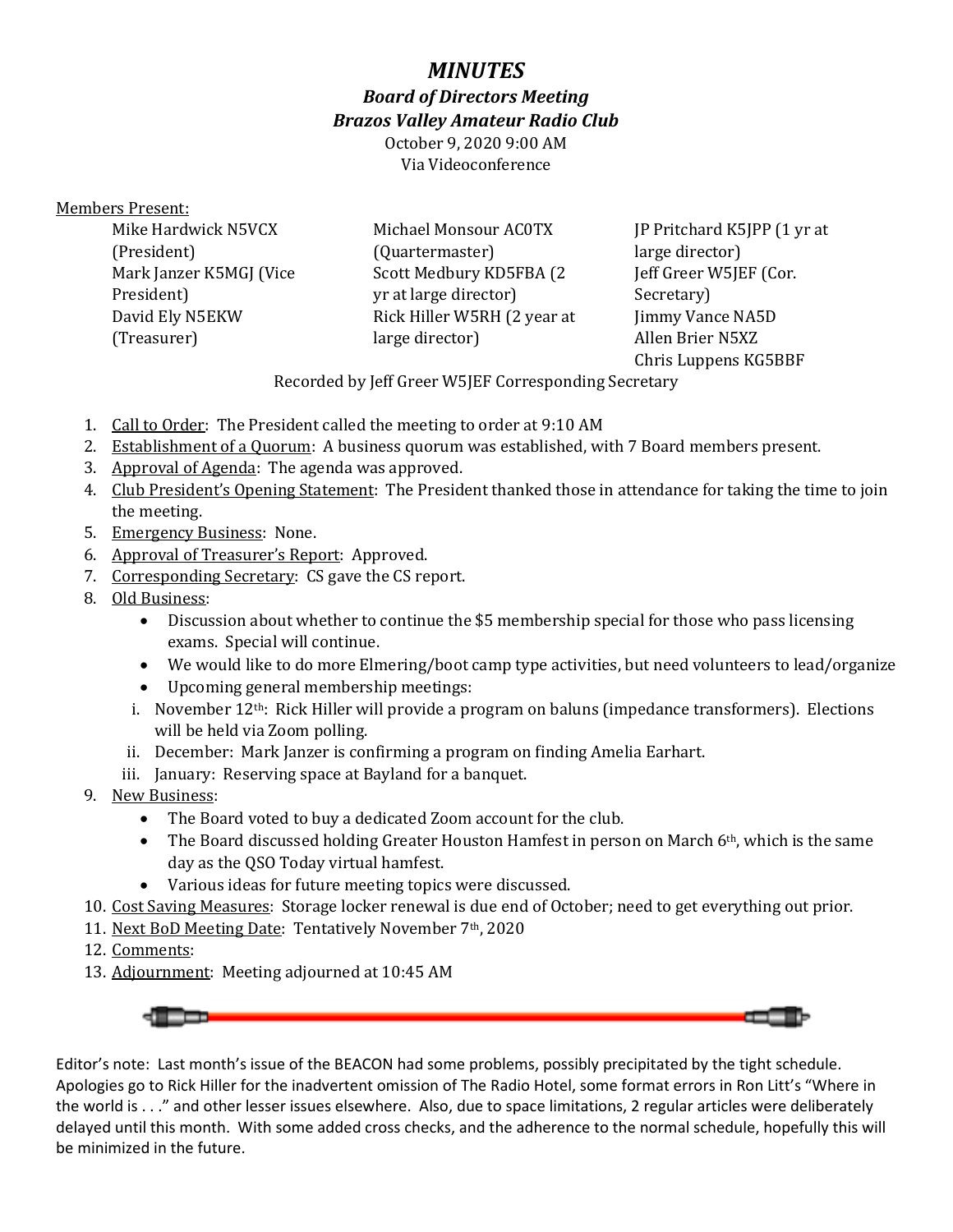## **BVARC Rag Chew Net**

Below is the BVARC Rag Chew Net check-in information:

08/26/20, K5LKJ(NCS), W5VOM, K5JPP, K5IZO, K2MPP, W5TKZ, KL7AX (Katy), WB5UEW (Houma, LA), KI5HC (League City), KE4DRF, AB5RU (Cypress), WW5PA (M), AC5O (Raceland, LA), K5TNL (Spring), W5RH, WB5KTF (Austin). (17 Check-Ins) Solar Cycle 24: SFI = 70, SN = 0, A = 4, K = 1 / Band Rpt: Fair

09/02/20, K5LKJ, (NCS), N5EKW (Katy), W5TKZ, WB5KTF (Austin), N5VCX, AA0ST (M)(Madisonville), K2MPP, KG5WDF, AB5RJ (Cypress), K5LJ, KG5NDS, N4ELU, KB7QL (Rustin, LA), K5JPP, W5RH, WW5PA (M)(Sugar Land), W5VOM (R), WA5ANF (T), WD5K (T). (19 Check-Ins). Solar Cycle 24: SFI = 68, SN = 0, A  $= 9$ , K = 1 / Band Rpt: Fair

09/09/20, K5LKJ (NCS), W5TKZ, K5LJ, K5IZO/5 (Jasper), K5JPP, W5DRB (Brazoria), K2MPP, N5VCX/5 (Jasper), WW5PA, KB7QL (Rustin, LA), K5HEC (R), W5RH, WA5ANF (T), WD5L (T), K5PGF, KL7AX (Katy), WB4KTF (Austin), KF5MTV/5 (Austin (18 Check-Ins) Solar Cycle 24: SFI = 73, SN = 12, A = 4, K = 1 / Band Rpt: Fair

09/16/20, K5LKJ (NCS), W5TKZ, K5IZO/5 (Jasper), WW5PA, W5VOM (R), W5RH, K2MPP, W5DRB (Brazoria), N5PKW (R)( Brazoria), K5JPP, K5JPR (Kempner), W5ALW, K5LJ, KE4DRF, KI5IFX, W5THC, KG5WDF, WD5L (T), KF5PHA, KV5SIX (Keller). (20 Check-Ins) Solar Cycle 25: SFI =  $69$ , SN =  $0$ , A =  $7$ , K =  $0$  / Band Rpt: Fair

09/23/20, K5LKJ (NCS), K5JPP, W5VOM, WW5PA, K5LJ, K5IZO, W5TKZ, W5DRB (Brazoria), K2MPP, K5TNL (Spring), W5ALW, AB5RJ (Cypress), KL7AX (Katy), KI5HC (League City), KE4DRF, W5RH, KB7QL (Rustin, LA), WD5L (T), WA5ANF (T), WB4KTF (Austin). (20 Check-Ins). Solar Cycle 25: SFI = 73, SN = 0, A = 12, K = 4 / Band Rpt: Fair

09/30/20, K5LKJ (NCS), AA5OA (Ft. Smith, AR)(T), W5TKZ, K5LJ, W5VOM, WW5PA (M), KE4DRF, K5TNL (Spring), K5JPP, W5RH, K2MPP, KL7AX (Katy), AB5RJ (Cypress), W5DRB (Brazoria), WD5L (T). (15 Check-Ins). Solar Cycle 25: SFI = 73, SN = 0, A = 18, K = 3 / Band Rpt: Fair

10/07/20, K5LKJ (NCS), K5LJ, W1BG (Katy), W5RH, K2MPP, KL7AX (Katy), WB4KTF (Austin), WW5PA, W5DRB (Brazoria), KF5PHA, W5VOM, W5ALW, K5TNL (Spring), W5TKZ, KB7QL (Rustin, LA), KI5JMK (T), K5PGF, WD5L (T), KG5WDF, W5THC. (20 Check-Ins) Solar Cycle 25: SFI = 70, SN = 0, A = 5, K = 1 / Band Rpt: Fair

10/14/20, K5LKJ (NCS), K2MPP, AB5RJ (Cypress), KE4DRF, W5ALW, WA5CYI, K5LJ, W5VOM, W5THC, KG5WDF, W5RH, W5TKZ, N5VCX, AA0ST (Dickinson), WA5ANF (T), WD5L (T), W5DRB (Brazoria), N5MTW (Terry, MS), WB4KTF (Austin), W5PDL (Bacliff), W5PKW (Brazoria)(R), AI5OS (Austin), KI4OOL (Eight Mile, AL). (24 Check-Ins) Solar Cycle 25:  $SFI = 74$ ,  $SN = 0$ ,  $A = 2$ ,  $K = 0$  / Band Rpt: Good

10/21/20, K5LKJ (NCS), K2MPP, K5JPP, K5LJ, KG5WDF, WB4KTF (Austin), KG5ONF (Spring), AB5RJ (Cypress), W5VOM, W5TKZ, W5ALW, WA3GTU (Eustis, FL), KE4DRF, WW5PA, WB4EN (Keystone Heights, FL), W5RH, WD5L (T), WA5ANF (T), W5DRB (Brazoria), K5EQ, K5IZO, KD5JXF (Panama, OK). (22 Check-Ins) Solar Cycle 25: SFI = 73, SN = 11, A = 10, K = 1 / Band Rpt: Good

 $(M)$  = mobile  $(P)$  = Portable  $(R)$  = Relay  $(RCS)$  = remote controlled station  $(T)$  = telephone check-in

Net conditions have been fair to good this month. Fire up the rig and hear what others are doing and share in their experiences. Come join in the conversation each Wednesday evening.

Regards. John K5LKJ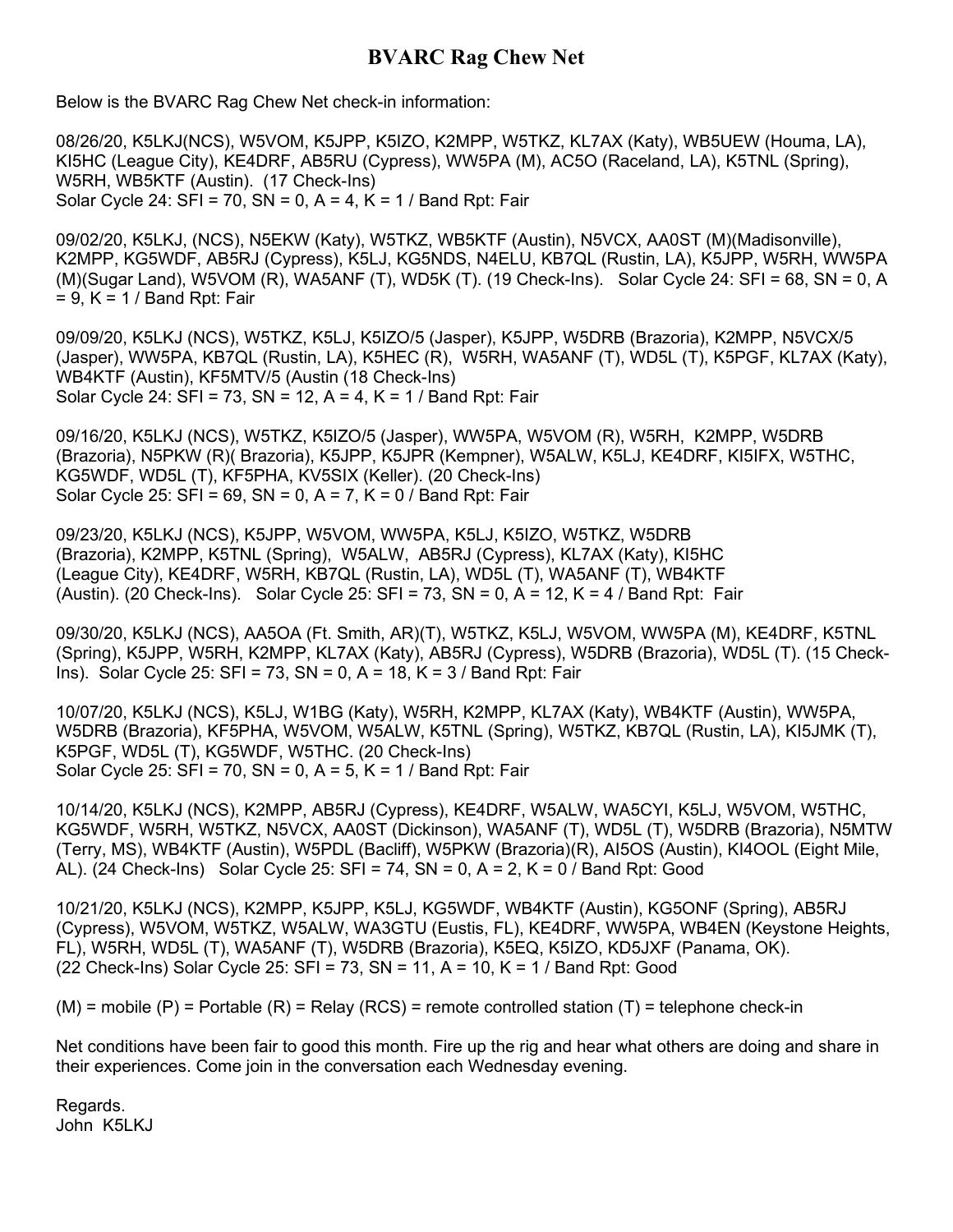## **2020 Officers:**

President (2020-2021) Michael Hardwick, N5VCX n5vcx@att.net

Vice President (2019-2020) Mark Janzer K5MGJ k5mgj@yahoo.com

Recording Secretary (2020-2021) Jon Noxon KF5TFJ jon@noxon.cc

Corresponding Secretary (2019-2020) Jeff Greer, W5JEF greerjw@hotmail.com

Treasurer (Finish 2019-2020 term) David Ely, N5EKW Davidely@prodigy.net

2 Year At-Large Board Member A: (2020-2021) Rick Hiller, W5RH Rickhiller73@gmail.com

2 Year At-Large Board Member B: (2019-2020) Scott Medbury KD5FBA smedbury@windstream.net

1 Year At Large (2020) JP Pritchard, k5JPP jppnews@comcast.net

Regularly Scheduled Club Happenings:

General Meeting Second Thursday each month, 7:30 PM Imperial Park Sugarland Recreation Center at 234 Matlage Way, Sugar Land TX, 77478 Due to COVID-19, as this goes to press, the meeting will be held online. Check www.BVARC.org for more current info.

Board of Directors Meeting The Saturday before the 2<sup>nd</sup> Thursday, 9:00 AM (For Sept., check website) Bayland Park Community Center Bayland Park, 6400 Bissonnet, Houston. Due to COVID-19, as this goes to press, the meeting will be held online. Check www.BVARC.org for more current info.

#### Volunteer Examiner Program

The monthly ham testing session takes place on the same day and location as the BOD Meeting, but at 10:30 AM. However, please check the BVARC website for any last minute changes or updates. The meeting location is open, however please check the www.BVARC.org for updates.

Rag Chew Net 3910 KHz +/-3KHz Wednesdays at 7:00 p.m.

Public Service Net Monday night on 146.94 (167.9) at 8:00 PM

SPECIAL NETS during these COVID-19 times: A breakfast net is held on Saturday mornings and a "Stir Crazy" net is held each weekday at noon. Check www.BVARC.org for current info.



#### *Advertising in the BVARC Newsletter*

*Rates are as follows; \$25 per montly for ½ page, \$125 for six months and \$250 for one year. The rates for a full page are as follows; \$50 per month, \$250 for six months and \$500 for the year.* 

#### **BVARC EATING SCHEDULE**

**Most of these events have resumed while complying to the Social Distancing and Mask requirements. Check with the respective entity to see the actual status.** 

SATURDAY MORNING BREAKFAST

 IHOP, 7:00a.m., SW Freeway inbound service road, near Kirkwood. **This has resumed**. Masks and social distancing are required.

OTHER HAM GROUPS:

WEDNESDAYS – WEDNESDAY LUNCH BUNCH Due to COVID-19, this is currently not taking place. When it does, information will be posted in the BEACON, and sent to the BVARC Reflector.

WEDNESDAYS – AMSAT & QRP GROUP PAPPAS BARBECUE. 11:30a.m., SW corner Westheimer & Gessner. Not meeting now, but some show up.

> **Hamfests** (typically within 200 miles of Houston)

Hamfest info for the next few months. More information at: http://www.arrl.org/hamfests.html#listing

**01/08/2021 - 01/09/2021 Radio Fiesta 2021 Location:** Schertz, TX

**CANCELLED 03/06/2021** 

## **Greater Houston Hamfest Location: Rosenberg, TX**

**PENDING**